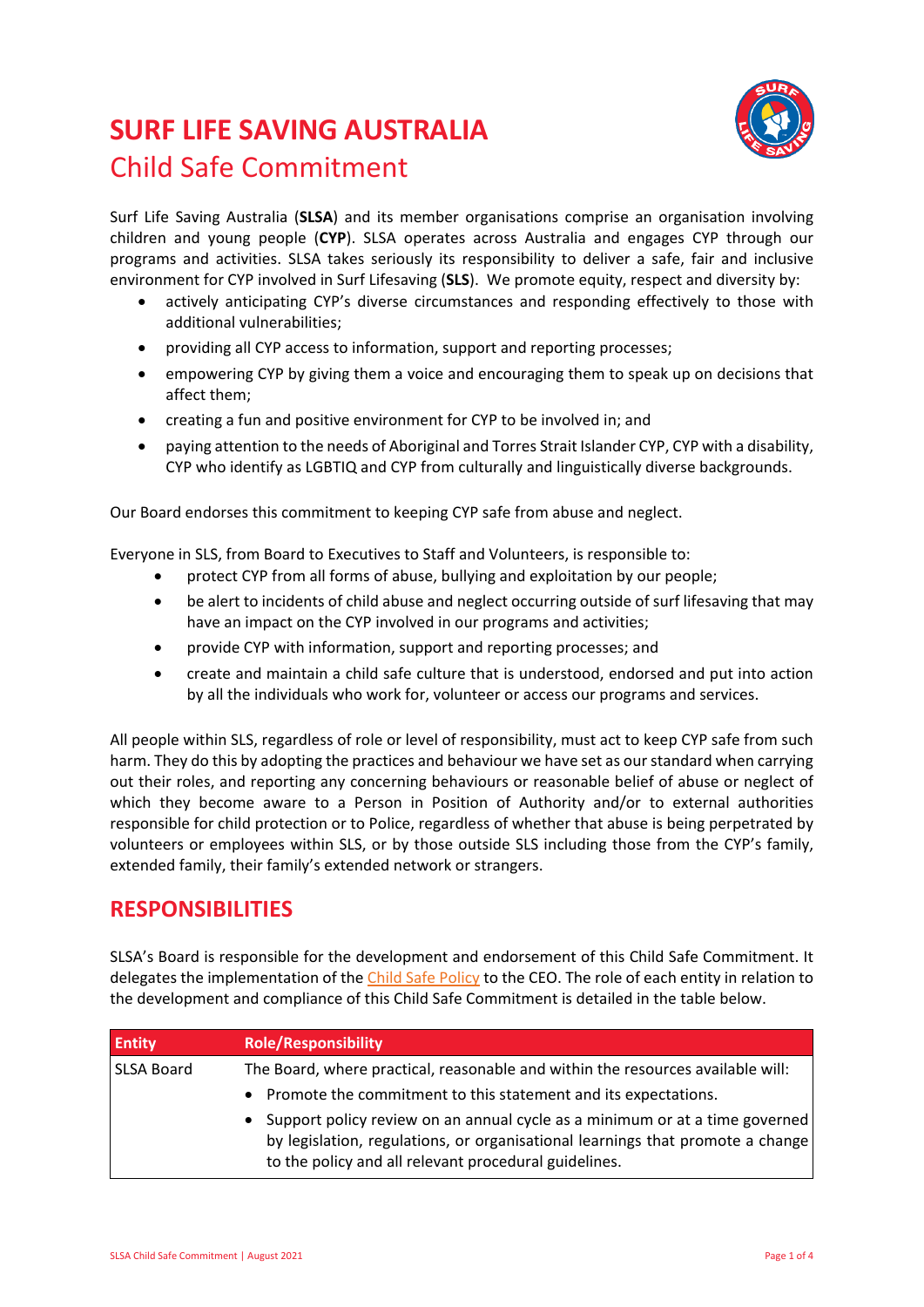|                                | • Ensure compliance to the Child Safe policy via an inbuilt review mechanism.                                                                                                                                                                       |
|--------------------------------|-----------------------------------------------------------------------------------------------------------------------------------------------------------------------------------------------------------------------------------------------------|
|                                | Ensure adequate resources are allocated to allow for the development and<br>effective implementation of the Child Safe policy.                                                                                                                      |
|                                | Develop opportunities for regular discussion at all levels to support a culture of<br>openness and continuous improvement and accountability to child protection<br>and member welfare.                                                             |
|                                | Advocate and promote child rights, where appropriate empowering and<br>٠<br>engaging CYP in support of the Child Safe policy and its expectations.                                                                                                  |
| <b>CEO</b>                     | The CEO, where practical, reasonable and within the resources available will:                                                                                                                                                                       |
|                                | • Ensure all volunteers and staff understand their obligations in accordance with<br>the Child Safe Commitment and any relevant policy and procedural<br>documentation.                                                                             |
|                                | Ensure the Child Safe policy is implemented and adhered to amongst relevant<br>member stakeholders.                                                                                                                                                 |
|                                | Ensure the development and implementation of required internal policy/work<br>procedures and guidelines are in place to support child protection practice in<br>accordance with the expectations of the Child Safe Commitment.                      |
|                                | Ensure adequate resources are allocated to allow effective implementation of<br>٠<br>the child safe policy and associated resources                                                                                                                 |
|                                | Provide appropriate resources to volunteers and staff so that they may be able<br>٠<br>to protect a child from abuse, neglect, grooming or exploitation.                                                                                            |
|                                | Ensure appropriate supports, such as counselling and formal debriefing, are<br>٠<br>provided for any volunteers and staff involved in a matter relating to<br>responding to a concern for the safety and wellbeing of CYP.                          |
|                                | Proactively share resources and experience in the development of child safe<br>٠<br>initiatives as they are identified.                                                                                                                             |
|                                | Develop opportunities for regular discussion at all levels to support a culture of<br>continuous improvement and accountability of child protection and member<br>welfare.                                                                          |
|                                | Ensure that SLS volunteers and staff are aware of the appropriate recruitment,<br>$\bullet$<br>screening and employment practice in relation to individuals with specific roles<br>in working, coaching or volunteering with children and families. |
| Volunteers and<br><b>Staff</b> | Understand the commitments and expectations of the Commitment Statement<br>٠<br>and Child Safe Policy, as well as all other relevant child safe resources.                                                                                          |
|                                | Undertake any induction and training anticipated, in relation to the Child Safe<br>Policy to ensure the safety of CYP.                                                                                                                              |
|                                | Undertake any recruitment or screening processes required to demonstrate<br>٠<br>suitability to volunteers or work with CYP.                                                                                                                        |
|                                | Seek guidance from a supervisor or manager if there is ever any lack of<br>٠<br>understanding in relation to the commitments and expectations as set out in<br>the Child Safe Policy.                                                               |
|                                | Take action to protect CYP from all forms of abuse, bullying and exploitation.<br>٠                                                                                                                                                                 |
|                                | Assist in creating and maintaining a child safe culture and a culture of inclusion<br>and safety.                                                                                                                                                   |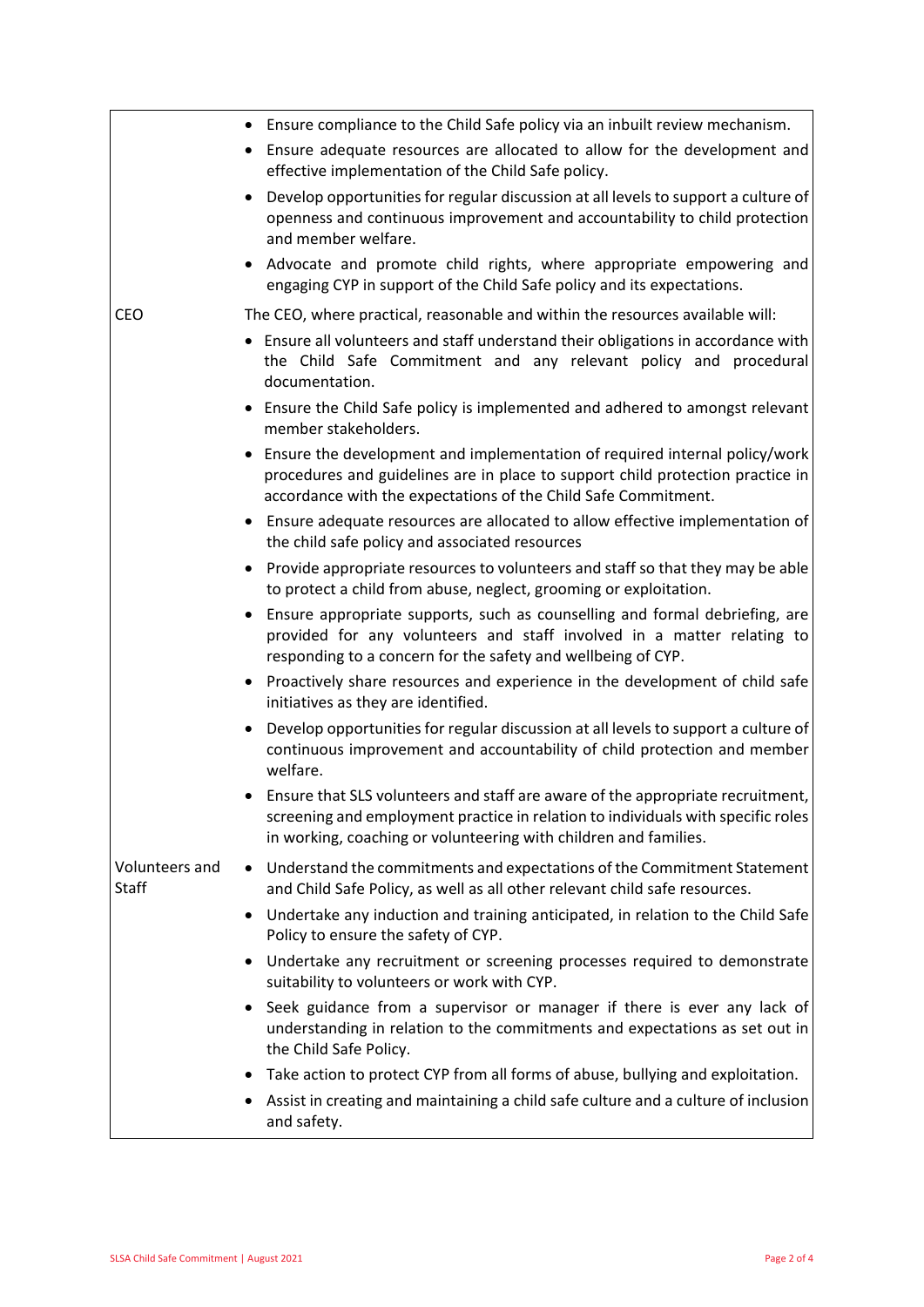# **OUR COMMITMENT**

SLS is committed to ensuring the safety and wellbeing of all CYP who are involved in SLS. Our policies and procedures seek to address risks to child safety and to establish child safe culture and practices in line with the National Principles for Child Safe Organisations. The Child Safe Policy is:

- accessible in forms that are easy to understand;
- informed by stakeholder consultation; and
- available to CYP and their families, our volunteers and staff and the general public.

We regularly review our policies, gain the endorsement of changes and advise our People (volunteers and staff) of changes.

## **We are committed to keeping children & young people safe**

Through our Child Safe Framework, we document our clear commitment to keeping CYP safe from abuse and neglect. We communicate our commitment to all our volunteers and staff and give them access to a copy of our commitment statement. Our Child Safe Policy, Commitment statement, and other associated resources are available at [http://sls.com.au/childsafe.](http://sls.com.au/childsafe)

#### **Our volunteers and staff know the behaviour we expect**

All members should understand their role and the behaviour expected in relation to keeping CYP safe from abuse and neglect through the application of the Child Safe Policy. Clear position descriptions which clearly state relevant child safe requirements must be utilised. We have a Child Safe Policy, that outlines SLS' expectations for behaviour towards CYP. SLS volunteers and staff have access to the Child Safe Policy. SLS volunteers confirm that they have read and are committed to the Child Safe Policy annually through Membership forms and renewal.

## **We minimise the likelihood of recruiting a person who is unsuitable**

We have appropriate measures in place to minimise the likelihood that we will recruit volunteers or staff who are unsuitable to work/volunteer with CYP. This is achieved through the use of best practice recruitment and screening processes, appropriate to the role and function being recruited for.

#### **Induction and training are part of our commitment**

We provide all volunteers and staff with information about our commitment to keeping CYP safe, including our Child Safe Policy and reporting process [\(http://sls.com.au/childsafe\)](http://sls.com.au/childsafe). We have a process for encouraging all volunteers and staff to complete appropriate child safe training. We support ongoing education and training for our volunteers and staff to ensure child safe information provided is current and regularly updated.

Our policies have up to date information relevant to specific legislation applying in the state or territory they are based in or where they may travel to as a part of their duties.

#### **We encourage the involvement of children, young people and their parents**

We involve and communicate with CYP, and their families in developing a safe, inclusive and supportive environment. We provide information to CYP and their carers (such as brochures, posters, handbooks, guidelines) regarding: